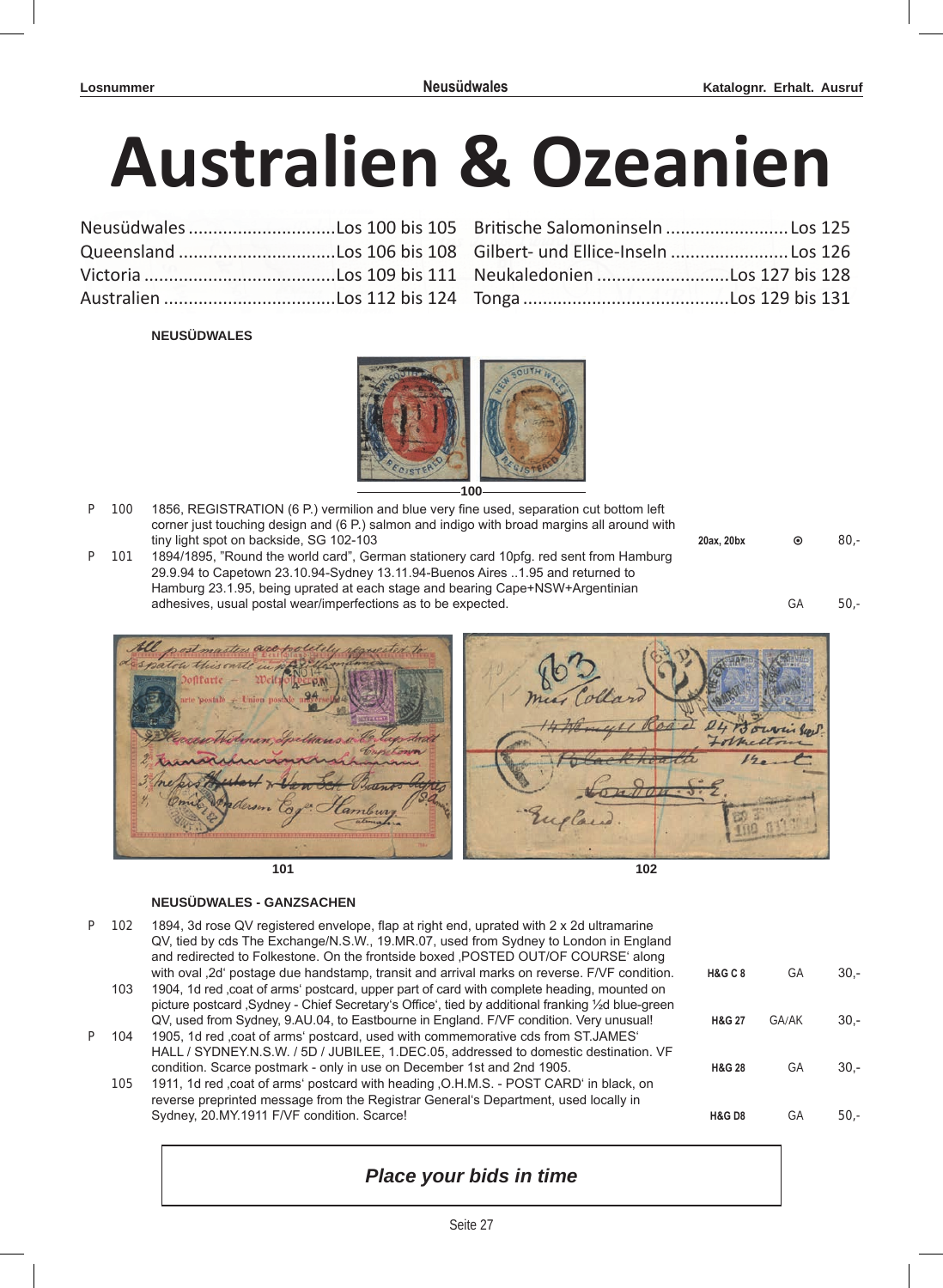



#### **QUEENSLAND - GANZSACHEN**

P 106 1898, 1d chocolate QV postcard with view , BARROW RIVER, CAIRNS', uprated with 3d brown QV (SG 192), used registered from Hughenden, 14.NO.98, to a local address, on reverse handwritten invitation to a monthly boardmeeting, the 3d stamp detached for inspection and remounted with hinge, card with tiny tear at top, else F/VF condition. Scarce commercial usage! **H&G 10** GA 40,-



|  | P 107 1912, 3d red KEVII registered envelope uprated with South Australia 2 x $\frac{1}{2}$ d yellow-green QV, |                    |      |     |
|--|----------------------------------------------------------------------------------------------------------------|--------------------|------|-----|
|  | unsealed usage as Printed Matter with squared circle dater from Eudunda/S.A., 5.DE.12, to                      |                    |      |     |
|  | Hannover in Germany, arrival mark (3.1.13) on reverse. Very attractive cover in VF condition.                  | <b>H&amp;G C 2</b> | - GA | 40. |
|  | D 108 1012 3d red KEVII registered envelope uprated with 3d grey-brown OV used from Brishane                   |                    |      |     |

108 1912, 3d red KEVII registered envelope uprated with 3d grey-brown QV, used from Brisbane, 16.NO.12, to Reading in England, oval transit dater London at face. F/VF condition. **H&G C 2** GA 40,-

### **VICTORIA**



| P 109 | 1859, QV on throne 1 Sh. blue (faults) tied by grill "1" to large part of cover endorsed "p<br>Benares", on reverse "MELBOURNE JUL 17 1859", to Hongkong and then fwd. to London                                                                                                                                                                                                                                                                                                                                                                                                                                                                                                                       |                   | $\Delta/\boxtimes$ | $90.-$ |
|-------|--------------------------------------------------------------------------------------------------------------------------------------------------------------------------------------------------------------------------------------------------------------------------------------------------------------------------------------------------------------------------------------------------------------------------------------------------------------------------------------------------------------------------------------------------------------------------------------------------------------------------------------------------------------------------------------------------------|-------------------|--------------------|--------|
| P 110 | 1906, 1d rose QV, tied by machine cancel Melbourne, 23. JUN.06, on MINIATURE<br>ENVELOPE addressed to Glenferrie, arrival mark Hawthorn, 23.6.06, on reverse. Very<br>attractive postal history item!                                                                                                                                                                                                                                                                                                                                                                                                                                                                                                  | <b>SG 417</b>     | ⊠                  | $30 -$ |
|       | 111 • VICTORIA - GANZSACHEN, 1891 Postal stationery double card $1\frac{1}{2}$ on 1d. + $1\frac{1}{2}$ on 1d. used<br>from Melbourne to Schöneberg near Berlin, Germany in 1897, overland to Adelaide and  per<br>"Cuzco" (endorsed in m/s), cancelled by "MELBOURNE/JE 21/97" c.d.s., and on the reverse<br>(reply card) with 29.7.97 arrival datestamp. The sender wrote "I will return by Lloyd steamer<br>"Karlsruhe" which will leave Melbourne July 24th, and probably arriving Bremerhaven on<br>August 15th ". Sender card lightly toned and a short corner crease at lower left, reply card<br>add. with a small burn hole at foot. Nevertheless, an interesting and scarce double card used. | <b>H&amp;G 13</b> | GА                 | 70.-   |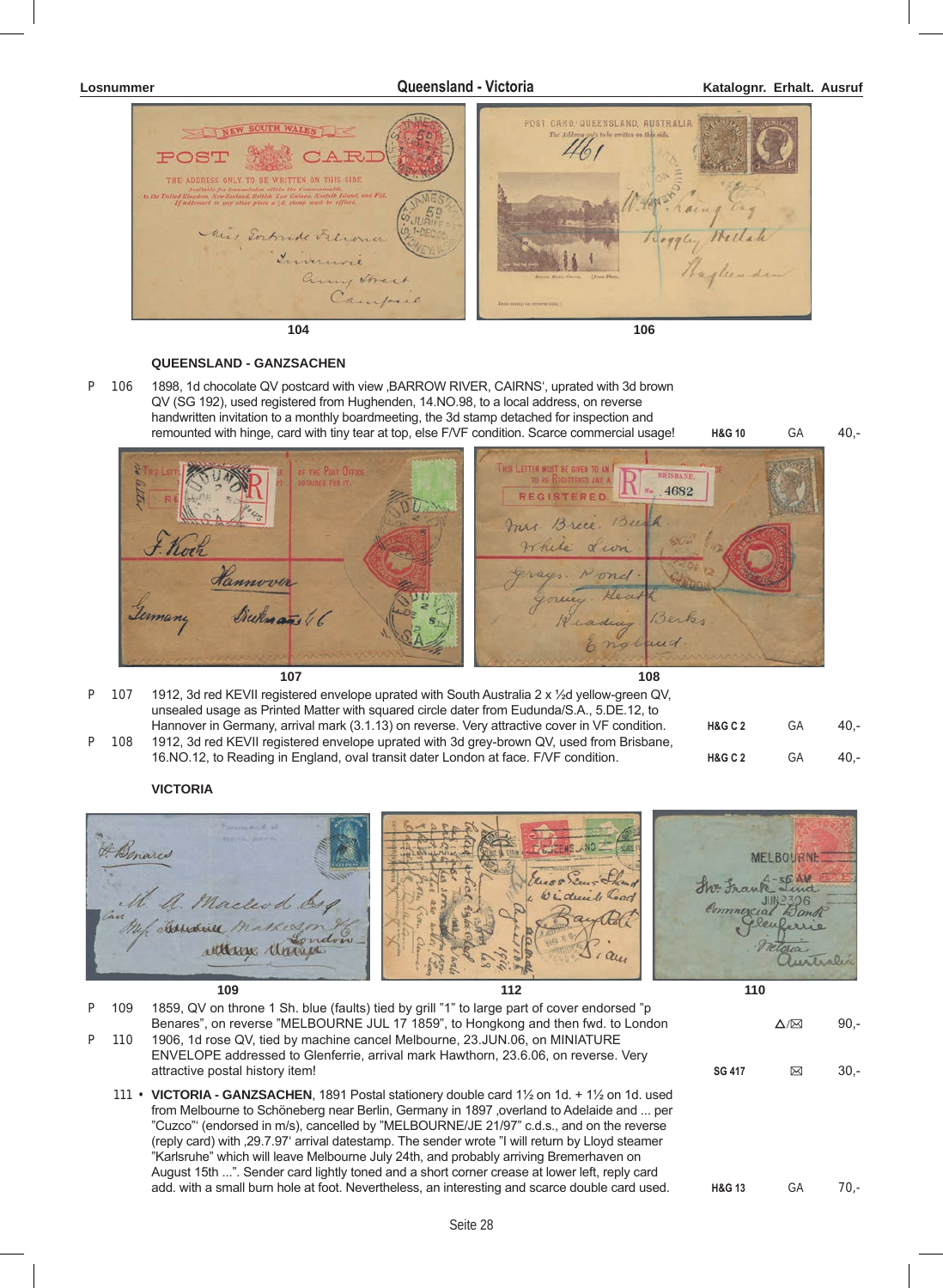## **AUSTRALIEN**

P 112 1914, 1d carmine , Roo', Die IIA, watermark INVERTED (perf. defective), together with 1/2d green 'Roo', mixed franking on picture postcard from Brisbane, 10.AUG.14, to Bangkok in Thailand. On the frontside transit cds Penang, 3.SE.14, and arrival mark (8.9.1914). Scarce destination! **SG 1, 2ew**  $\boxtimes$  50,-



P 113 1930, TWO PENCE on 1 1/<sub>2</sub>d golden scarlet KGV, complete set of four different corner stamps with PLATE DOTS from Plate 1 to Plate 4. VF mint never hinged condition.

**SG 119 var (4); BW 101 z,** 

**za, zb, zc** \*\* 50,-





**114 ex 115** P 114 1935, 1d green KGV together with Tasmania, ½d red + ½d red QV cut-out from stampedto-order envelope (H&G K B 6), tied by machine cancel Sydney, 12.DE.1935, on cover to Doreen, envelope with negligible traces of usage, otherwise F/VF condition. Very unusual! **SG 125 etc. B** 30,-

### **AUSTRALIEN - GANZSACHEN**

- P 115 1931/1935, 2d red KGV OVAL EMBOSSED OFFICIAL "OS" ENVELOPE, group of 5 different used window envelopes, comprising the users Commonwealth Sub.Treasury Brisbane Queensland, Commonwealth Sub.Treasury Adelaide South Australia, Commonwealth Sub. Treasury Sydney N.S.W., Commonwealth Sub.Treasury Melbourne Victoria and Department of the Treasury Canberra F.C.T. F/VF condition. **EO 19 (5)** GA 40,-
	- 116 1953/1959, 1/0½d red-brown, 1/7d red and 2/5d red on buff QEII, three different registered envelopes with diagonal ovp , SPECIMEN' each. F/VF condition. **RE 37 Aw, 38**



P 117 1954, CRASH MAIL: 10d blue airletter from Sydney, 12.3.54, addressed to North Harrow in England, recovered from BOAC Lockheed Constellation "Belfast" Sydney to London flight which crashed at Singapore on March 13th. On the frontside boxed cachet "SALVAGED MAIL / AIRCRAFT CRASH / SINGAPORE 13.3.1954". **A 6** GA 40,-

### **AUSTRALIEN - STEMPEL**

P 118 1926/1935, MARITIME POSTMARKS, 1 ½d scarlet KGV, tied by cds PAQUEBOT/PORT-SAID, 1.SE.26, single franking on ppc endorsed m/s , S.S.Orvieto - On the Mediterranean' addressed to Worcester USA and 1 ½d red-brown KGV, tied by cds COLOMBO PAQUEBOT, 4.SE.35, single franking on ppc ,S.S. Oronsay' addressed to London in England, postcards with minor blemishes, otherwise F/VF condition. **SG 77, 97** B 50,-<br>**SG 77, 97** B 50,-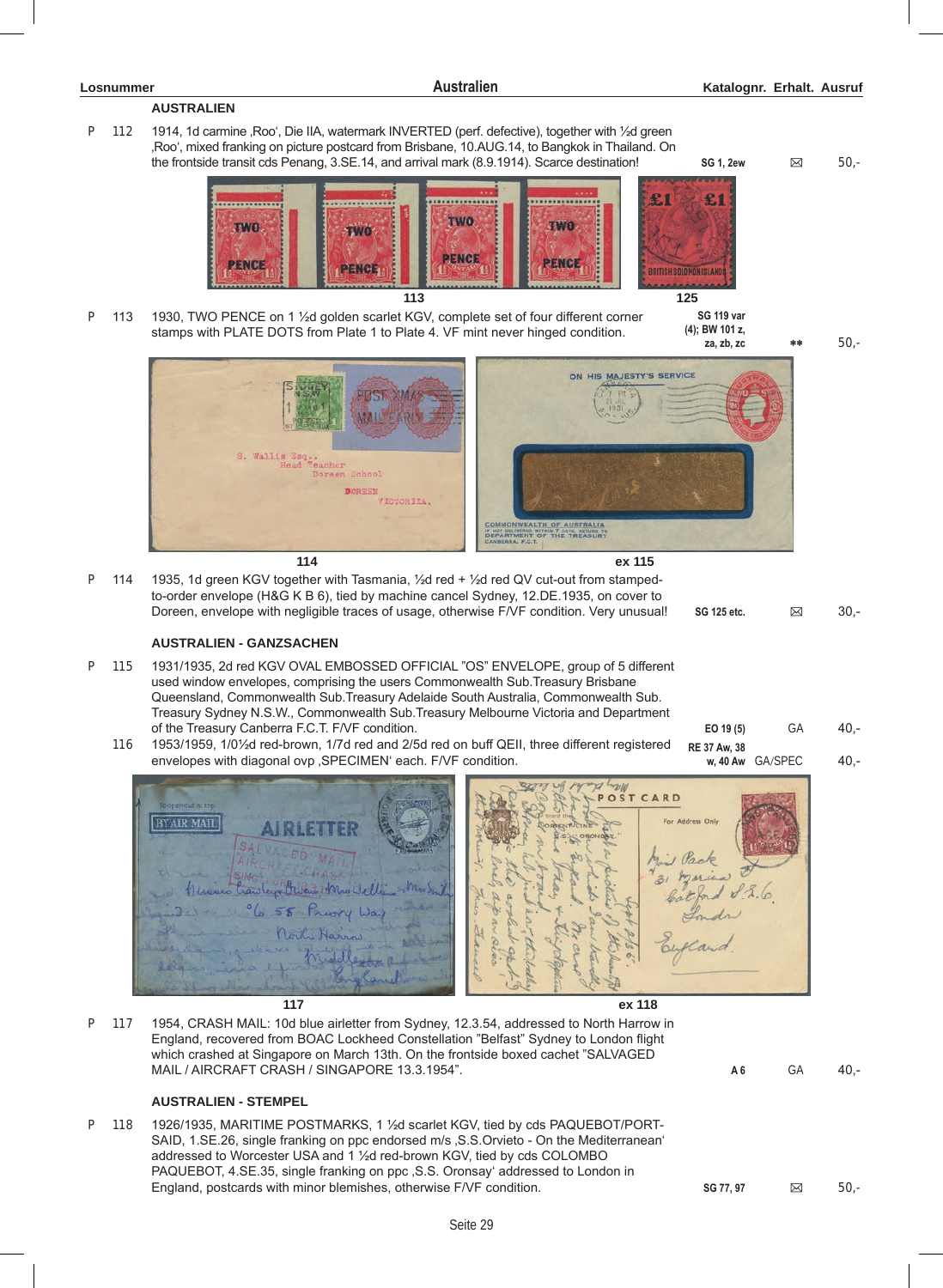

**ex 119 ex 120** P 119 1937, AIRMAIL EXHIBITION MELBOURNE, 5.OCT.37, group of 3 commemorative covers with Exhibition Vignettes (Frommer 54d) in different colors green, red and brown, all three covers with single franking 3d ultramarine KGV and addressed to Meran in Italy (arrival marks on all covers). Fine condition. **SG 128 (3)**  $\boxtimes$  50,-

#### **AUSTRALIEN - BESONDERHEITEN**

P 120 1912/1941, MONEY ORDER ADVICES, group of 7 different preprinted O.H.M.S. envelopes, predominantly addressed to England or Scotland, i.a. envelope with red imprint from M.O.OFFICE MELBOURNE, 27.JE.12, to Sherwood Nottingham; furthermore various 1930s envelopes with imprints in black or red from Adelaide, Sydney and Townsville and one envelope sent from M.O.BRANCH BRISBANE, 8.OC.41, to Glasgow with war-related delay (arrival mark 31.DE.41), mostly F/VF condition. Rarely offered postal history material!  $\boxtimes$  50,-





|   |     | 121                                                                                                                                                                                                                                                                                                                                                                                                                                                                                                                                             | ex 124       |         |         |
|---|-----|-------------------------------------------------------------------------------------------------------------------------------------------------------------------------------------------------------------------------------------------------------------------------------------------------------------------------------------------------------------------------------------------------------------------------------------------------------------------------------------------------------------------------------------------------|--------------|---------|---------|
| P | 121 | 1937, CRASH MAIL: Imperial Airmail "CYGNUS", 3 x 6d , kookaburra' multiple franking<br>on airmail cover from Melbourne, 24.NO.37, addressed to London, sent with the flying<br>boat Cygnus and crashed when taking off on its leg from Brindisi to Southampton on 5th                                                                                                                                                                                                                                                                           |              |         |         |
|   | 122 | December 1937, at the frontside boxed cachet ,DAMAGED BY SEA-WATER' in violet.<br>1943, AUSTRALIAN FORCES IN DUTCH NEW GUINEA, 3 x 1d QE multipe franking on<br>airmail cover with cds from AIR FORCE P.O. 250, () NO.43 (allocated to MERAUKE,<br>Proud 200), addressed to Brisbane Australia, on the frontside "H.M.A. SHIPS" h/s in violet                                                                                                                                                                                                   | SG 146 (3)   | ⊠       | $40. -$ |
|   | 123 | and dated 25.11.43 m/s along with censor markings. Scarce!<br>1945, P.O.W. MAIL - GRAYTOWN, printed notelope, endorsed "Graytown near Nagambie"<br>on reverse, sent via Melbourne, 15.OCT.1945, to Hamburg in Germany, ,APPROVED FOR<br>TRANSMISSION BY CAMP COMMANDANT' h/s on the face and appr. censor markings.<br>The sender Hellmut Jentsch was a crew member from the German raider "Kormoran"<br>that on 19.11.1941 had sunk HMS "Sydney" off the coast of Western Australia - "the most                                                | SG 203 (3)   | ⊠       | $40 -$  |
| P | 124 | grievous loss suffered by the Royal Australian Navy". Scarce military and postal history item!<br>1949/1950, AUSTRALIAN MILITARY MISSION GERMANY, group of 3 covers, comprising<br>one green , Active Service' envelope from F.P.O.737, 6.MY.49, along with violet A.M.M.G.<br>cachet number 15 addressed to Berlin; one envelope with Great Britain single franking<br>2 1/2d KGV, tied by F.P.O.815, 10.JA.50, along with violet A.M.M.G. cachet number 6,<br>addressed to Melbourne and the same cachet on O.H.M.S. envelope sent from Köln, |              | ⊠       | $50 -$  |
|   |     | 30.10.50, to Berlin. Fine condition.                                                                                                                                                                                                                                                                                                                                                                                                                                                                                                            |              | ⊠       | $40 -$  |
| P | 125 | <b>BRITISCHE SALOMONINSELN, 1914, KGV One pound, purple and black on red in fine</b><br>used condition.<br>1914, Postage Revenue, Georg V., Höchstwert zu 1 Pfund purpur / schwarz auf rot, sauber<br>gestempeltes Prachtstück.                                                                                                                                                                                                                                                                                                                 | <b>SG 38</b> | $\odot$ | $50 -$  |
|   | 126 | GILBERT- UND ELLICE-INSELN, 1927 (8.9.), official OHMS cover with oval , OFFICIAL<br>POSTAGE FREE', poor double-circle cds. , ISLANDS / COLONY, SE 8/27' and<br>violet oval , GILBERT & ELLICE COLONY / OCEAN ISLAND, 8 SEP 1927' handstamps                                                                                                                                                                                                                                                                                                    |              |         |         |
|   |     | addressed to Warwick/USA, fine and scarce.                                                                                                                                                                                                                                                                                                                                                                                                                                                                                                      |              | ⊠       | $40 -$  |